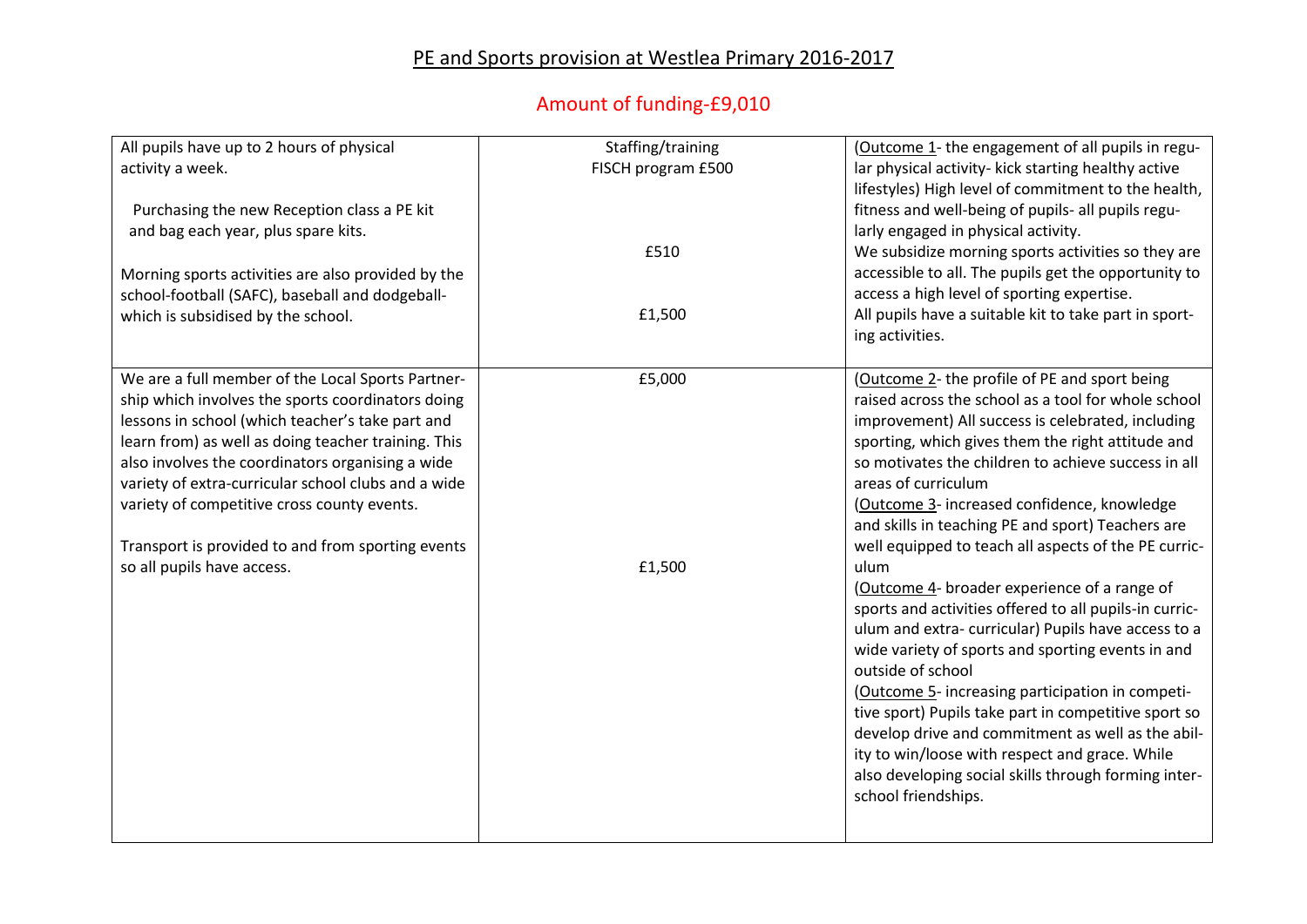## IMPACT

There has been an increase from 80% of our pupils at age expected or better in PE in 2013-2014 to 83% in 2014-2015 and 84% in 2015-16. 2016-17 -

Our attainment at the end of the EYFS, KS1 and KS2 show a positive upward trend.

In the Behaviour section of Assertive mentoring the % of pupils in the Green section has increased from 80% in 2010-11 to 91% in 2012-13 and remained steady in 2013-14 at 90 %. In 2014-15 it increased to 93%. In 2016-17-

Our pupils have taken part in a variety of clubs as well as competitive sporting events with a high level of success. These include Cross Country (got through to the County finals), Tag Rugby, football (the Y5/6girl's team winning the local league and the Y2 girls being finalists), Boccia, Key Steps gymnastics (Y3/4 and Y5/6 got Silver at the County competition), swimming gala, new age kurling, basketball (winners at the local competition), mini tennis (finalists), OAA , athletics, Tri-golf and dance.

| Activity                                | Cost            | Impact                                   |
|-----------------------------------------|-----------------|------------------------------------------|
| All pupils have 1-2 hours of PE a week  | <b>Staffing</b> | High level of commitment to the          |
| in curriculum time.                     |                 | health, fitness and well-being of pupils |
|                                         |                 |                                          |
| Purchasing the new Reception class a    | £510            | All pupils have an appropriate kit so    |
| PE kit and bag each year, plus spare    |                 | can take a full part in all sporting/PE  |
| kits.                                   |                 | events                                   |
|                                         |                 |                                          |
| Football teams that take part in the    | <b>Staffing</b> | Pupils take part in competitive sport so |
| local league and Cup events             |                 | develop the ability to win/loose with    |
|                                         |                 | respect and grace, as well as            |
|                                         |                 | developing social skills through forming |
|                                         |                 | inter-school friendships.                |
| Full<br>member of the Local Sports      | £5,000          | Pupils access a wide variety of sporting |
| Partnership which involves the sports   |                 | activities at a developmental and        |
| coordinators doing lessons in school,   |                 | competitive level. They experience a     |
| after school clubs and organising cross |                 | variety of sporting venues and           |
| county events.                          |                 | opportunities which broadens their       |
|                                         |                 | horizons.                                |